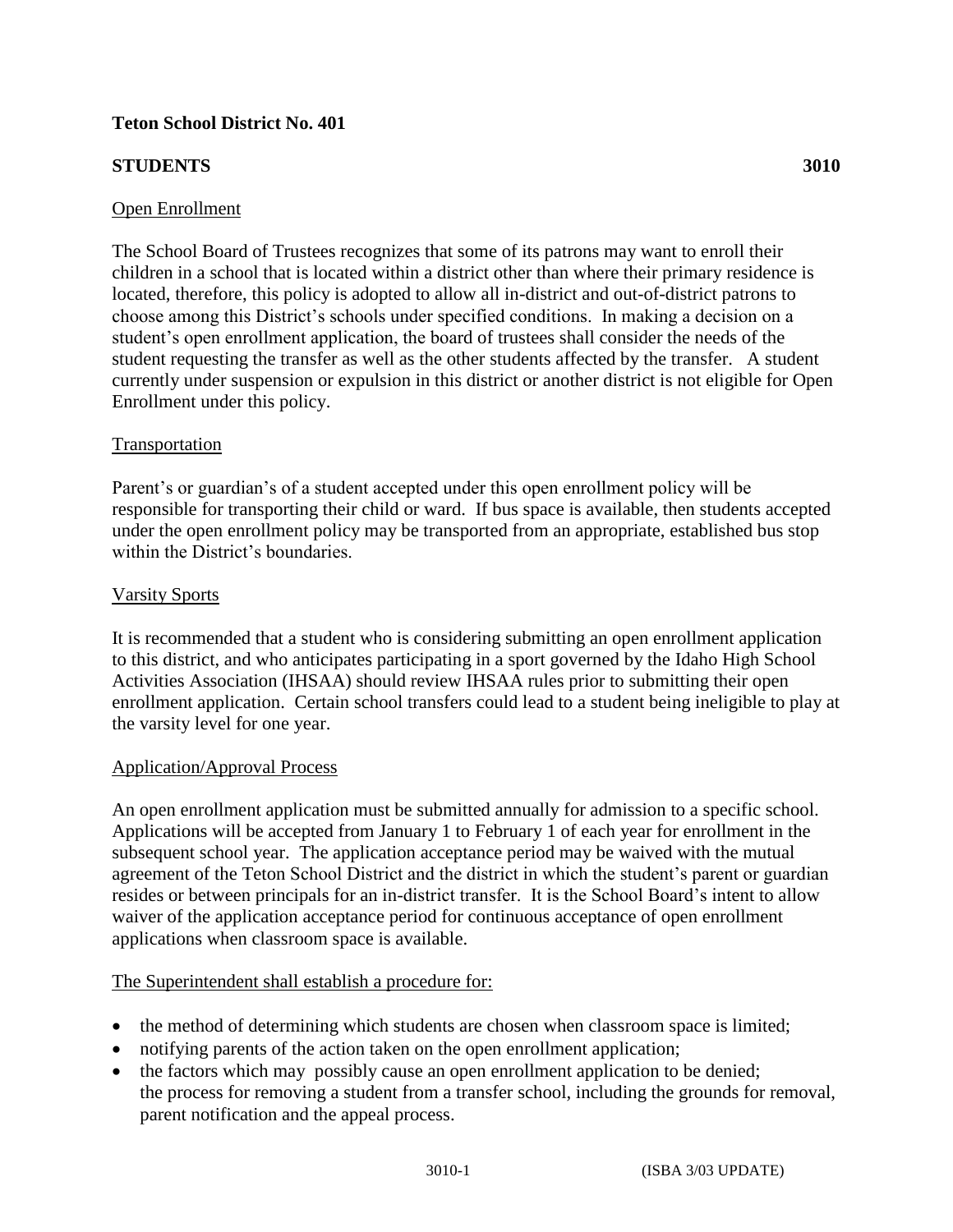## Re-enrollment

As long as a transfer student continues to reapply for enrollment, the Superintendent shall treat that student as if he/she resides in that school's attendance area, except in the circumstances described below. To the extent possible, the Superintendent shall expedite the enrollment process.

In situations where class size is limited, the Superintendent may give priority to certain students. Priorities may include, but are not limited to situations where a student:

- resides in the District and seeks enrollment in another district school under the provisions of the No Child Left Behind Act;
- was previously enrolled at the requested school during the prior year;
- has a brother or sister enrolled at the requested school;
- resides in the attendance area of another District school:
- has parents employed by the District; or
- has unique situation or extraordinary circumstances.

The Superintendent may deny an open enrollment request when such enrollment would negatively impact the efficient use of the District resources. The Superintendent may set numerical limits defining hardship for schools, grade levels, or programs to provide for appropriate and efficient use of facilities and staff. The student to teacher ratios shall not exceed the overloaded class/teacher limits outlined in the Class Size policy #2240.

#### Revocation of a Transfer

Transfer students are required to comply with all District policies. Unacceptable behaviors by a transfer student or false or misleading information on their open enrollment application are grounds for the District to remove a transfer student at any time. If a student's open enrollment transfer is revoked, the parent/guardian may request an administrative review by the Superintendent of the district. The Board of Trustees may review the Superintendent's decision.

### Student Rights and Responsibilities

All student's rights and responsibilities remain the same regardless of what school they attend within the District and regardless of where the student resides once accepted under the open enrollment policy. If a student who is a resident of another, applies to this district and is accepted under the terms of this policy, and fails to attend shall be ineligible to apply again for open enrollment in this district.

### Preventing or Recruiting Potential Open Enrollment Students

The District or its' employees will not take any action to prohibit or prevent application by a students to attend school in another school district or to attend another school within the District. In no event is the District, or an employee of the District to recruit students outside of their attendance area. Violation of this policy may involve disciplinary action up to and including dismissal.